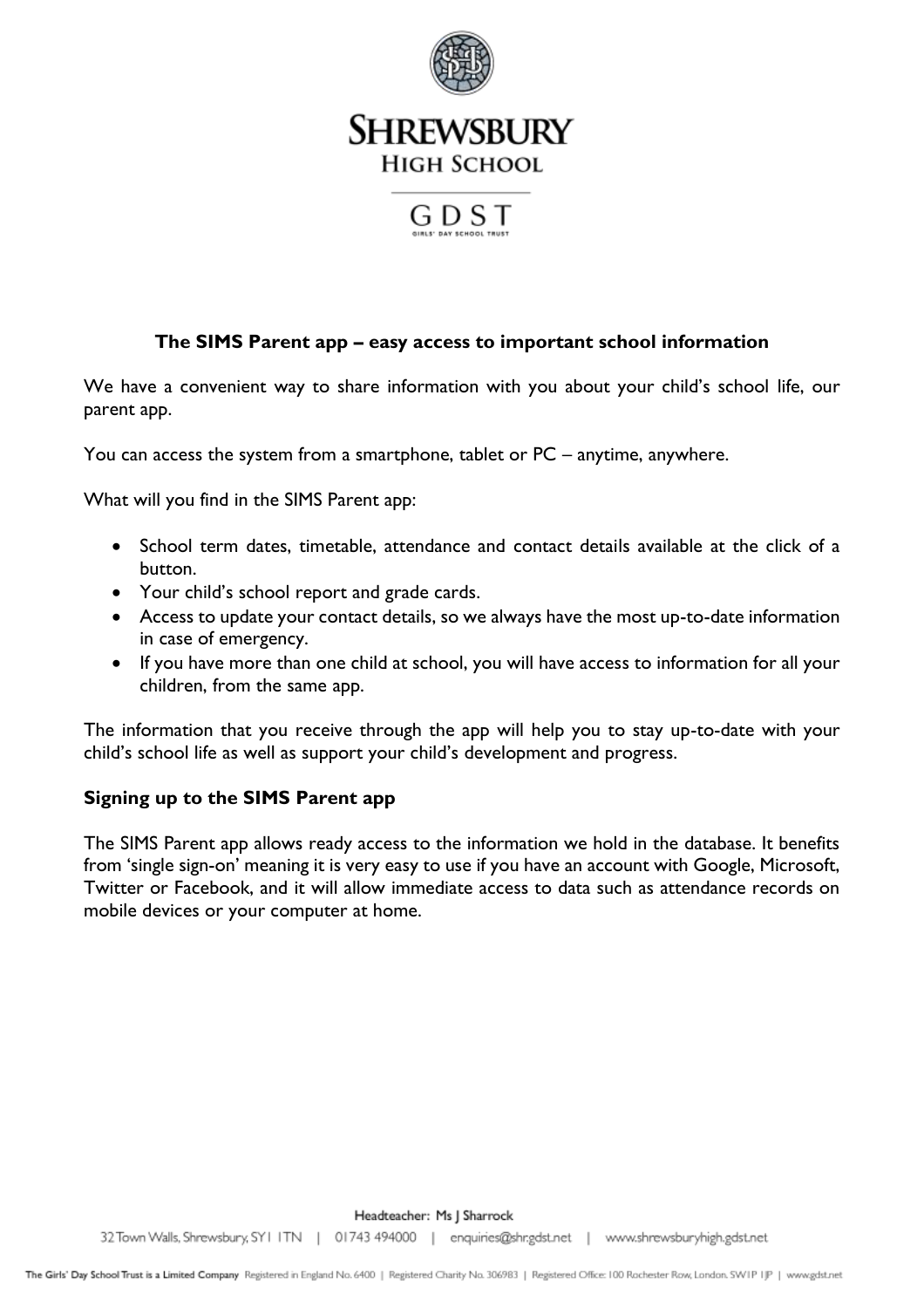

## **SHREWSBURY HIGH SCHOOL**

# GDST

#### **Getting started with the SIMS Parent app**

- 1. We will send you an activation email, simply click on the link from your tablet, PC or smartphone to activate your account.
- 2. You can then login using your normal **Facebook, Twitter**, **Google** or **Microsoft** username and password.
- 3. From your smartphone or tablet, download the app from the Google Play or Apple App store - search for **SIMS Parent.**
- 4. From a PC or Windows phone, login online at [www.sims-parent.co.uk](http://www.sims-parent.co.uk/)

Full instructions for logging onto the app are included when you join the school and you will also receive an email with an invitation to sign up.

*Please note that your activation email is unique to you and should not be used by anyone else. If you require an additional login then please contact the school. Your activation email will expire after 14 days if it is not used, please contact the school if you require a replacement after this date.*

### **Collecting data about pupils**

Apart from its ease of use, a key reason we use this app is to ensure we follow the General Data Protection Regulation (GDPR), which puts a clear obligation on us to ensure that we avoid data breaches. We have included the SIMS Parent Privacy Statement with this letter which sets out the commitment of the company to protect this personal information.

The function of updating or adding contact and emergency data is available through the app to any parents or guardians who live at same address as the child involved. At the moment, it is not possible for parents who are not resident at the same address as the child to access this function. In this situation, parents are advised to submit changes, as is currently the case, via the School Firefly page. Of course, functions such as attendance information are available to all those with parental responsibility, regardless of whether they live at the same address as the child or not.

If you do have access to the data collection element (because you do live at the same address as your child) we would be grateful if you would access the app to submit any amendments, which includes ticking the Parental Consents section for each academic year. This includes visit consent, photo and video consent for marketing, and certain medication consents. For your convenience, we have attached a copy of the Appendix Booklet you will have already signed when you joined the school, which details the various consents. If you do not have access to the data collection element and would like to discuss this with us please do not hesitate to get in touch. Please note that consent for residential trips will be dealt with separately and additional consent forms will be emailed to parents regarding activities and participation on these trips.

Headteacher: Ms J Sharrock